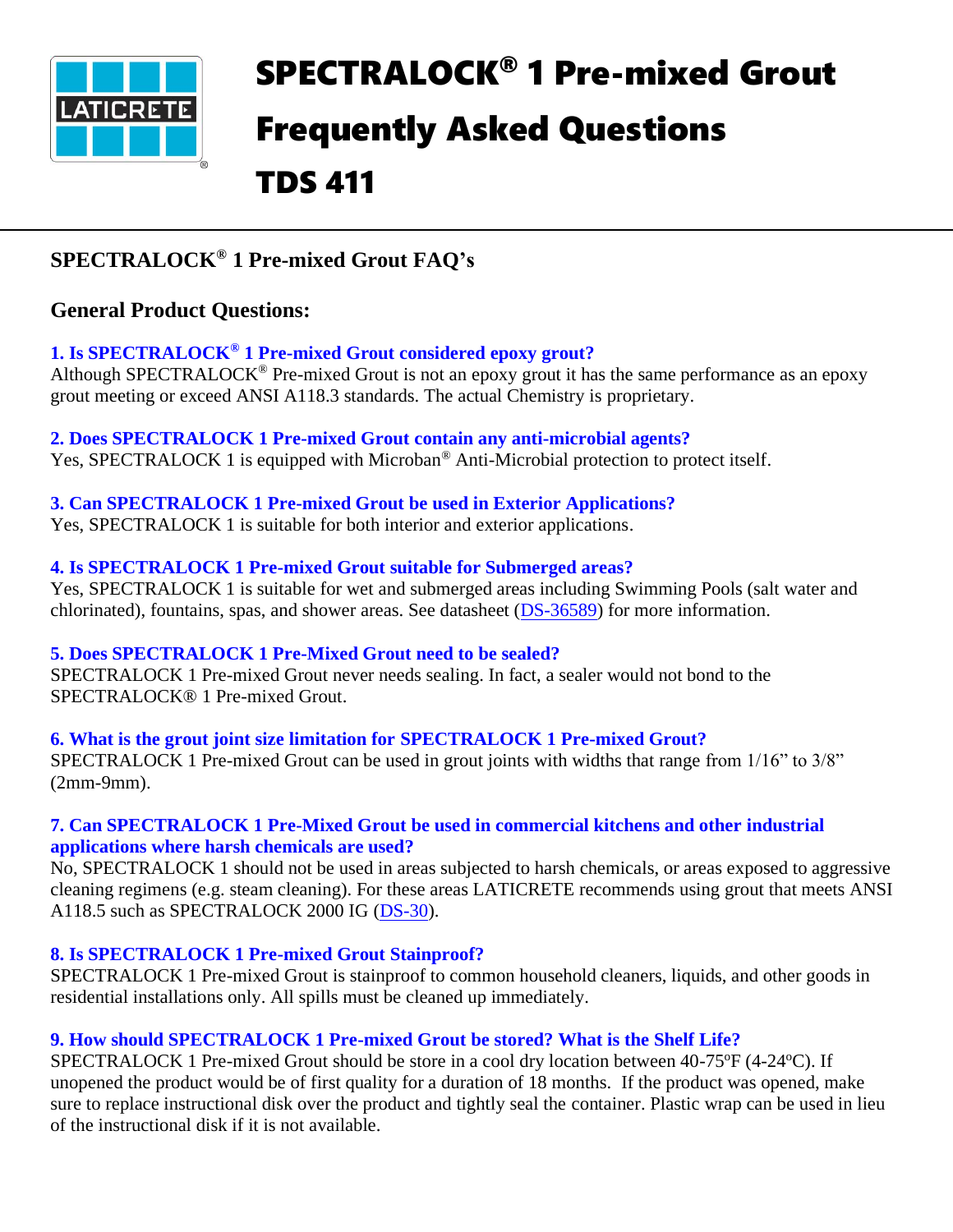# **General Installation Questions**

## **10. I need only a small amount of SPECTRALOCK® 1 Pre-Mixed Grout. I do not want to use the entire unit. What do I do?**

It's easy with SPECTRALOCK 1 Pre-Mixed Grout! Just take what you need out of the pail and place the instructional disk back in the pail and seal it up again with the lid and your grout is still good for up to 6 months!

#### **11. How long does SPECTRALOCK 1 Pre-mixed Grout have to cure before I use my shower?**

For areas that would later receive intermittent water exposure (e.g. showers, tub surrounds), allow to cure for a minimum of 24-48 hours at  $70^{\circ}F(21^{\circ}C)$ . More time should be allowed for cool or humid areas.

#### **12. How long does SPECTRALOCK 1 Pre-mixed Grout have to cure before I can clean with household cleaning supplies?**

Allow SPECTRALOCK 1 Pre-mixed Grout to cure for a minimum of 14 days before cleaning grout joints with harsh cleaning supplies, such as hard bristle brushes. Within this timeframe, once grout is dry, regular water or a diluted pH neutral cleaner and a clean cloth can be used to clean the area. Always conduct a test area to confirm results.

#### **13. Does SPECTRALOCK 1 allow water to pass through it?**

Yes, SPECTRALOCK 1 is not considered a waterproof product and will allow moisture to pass through it.

#### **14. How much SPECTRALOCK 1 Pre-Mixed Grout do I need for my Projects?**

The tile size, joint depth and width will determine how much grout you will consume. A LATICRETE grout coverage calculator is available on the LATICRETE website at: [www.laticrete.com/coverage.](http://www.laticrete.com/coverage)

## **15. Do I need grout release when grouting with SPECTRALOCK 1 Pre-mixed Grout?**

Generally, No. However, porous tile and stone or heavily textured tile and stone will be easier to clean when the tiles are treated with a grout release or a pre-sealer. LATICRETE recommends the use of the [STONETECH](https://cdn.laticrete.com/~/media/product-documents/product-data-sheets/ds-2135.ashx?la=en&vs=1&d=20200116T181959Z)<sup>®</sup> [Grout Release](https://cdn.laticrete.com/~/media/product-documents/product-data-sheets/ds-2135.ashx?la=en&vs=1&d=20200116T181959Z) or [STONETECH](https://cdn.laticrete.com/~/media/product-documents/product-data-sheets/ds-282.ashx?la=en&vs=1&d=20191126T174930Z) Bulletproof. Always conduct a test area to verify results and determine acceptability. See the applicable datasheet for installation instructions and more information on cure times prior to grouting.

#### **16. What is the Cure Time of SPECTRALOCK 1 Pre-mixed Grout?**

At an 70°F (21°C) temperature, SPECTRALOCK 1 Pre-mixed Grout will be ready for light foot traffic after 6 hours, heavy foot traffic after 24 hours, dirt and stain resistance after 14 days and fully cured after 28 days.

#### **17. My unit of SPECTRALOCK 1 Pre-Mixed Grout froze; Can I still use it?**

Although SPECTRALOCK 1 Pre-mixed Grout can withstand up to 2 freeze/thaw cycles, all care must to taken not to allow SPECTRALOCK 1 Pre-mixed Grout to freeze. If the product exceeds 2 freeze/thaw cycles, it is not recommended to use product as LATICRETE cannot guarantee that the product will perform as intended.

#### **18. Will SPECTRALOCK 1 Pre-Mixed Grout scratch glass tile or soft polished stones?**

Some soft polished marble or glass tiles might be scratched by SPECTRALOCK 1 Pre-mixed Grout during application. LATICRETE recommends that a small test area in an inconspicuous area be done to determine results before grouting the entire application.

#### **19. How long should I wait to fill up my water feature or use my steam room?**

SPECTRALOCK<sup>®</sup> 1 Pre-mixed Grout should be allowed to cure a minimum of 14 days at 70 $^{\circ}$ F (21 $^{\circ}$ C) prior to use or filling with water. See **TDS192** for more information on these applications.